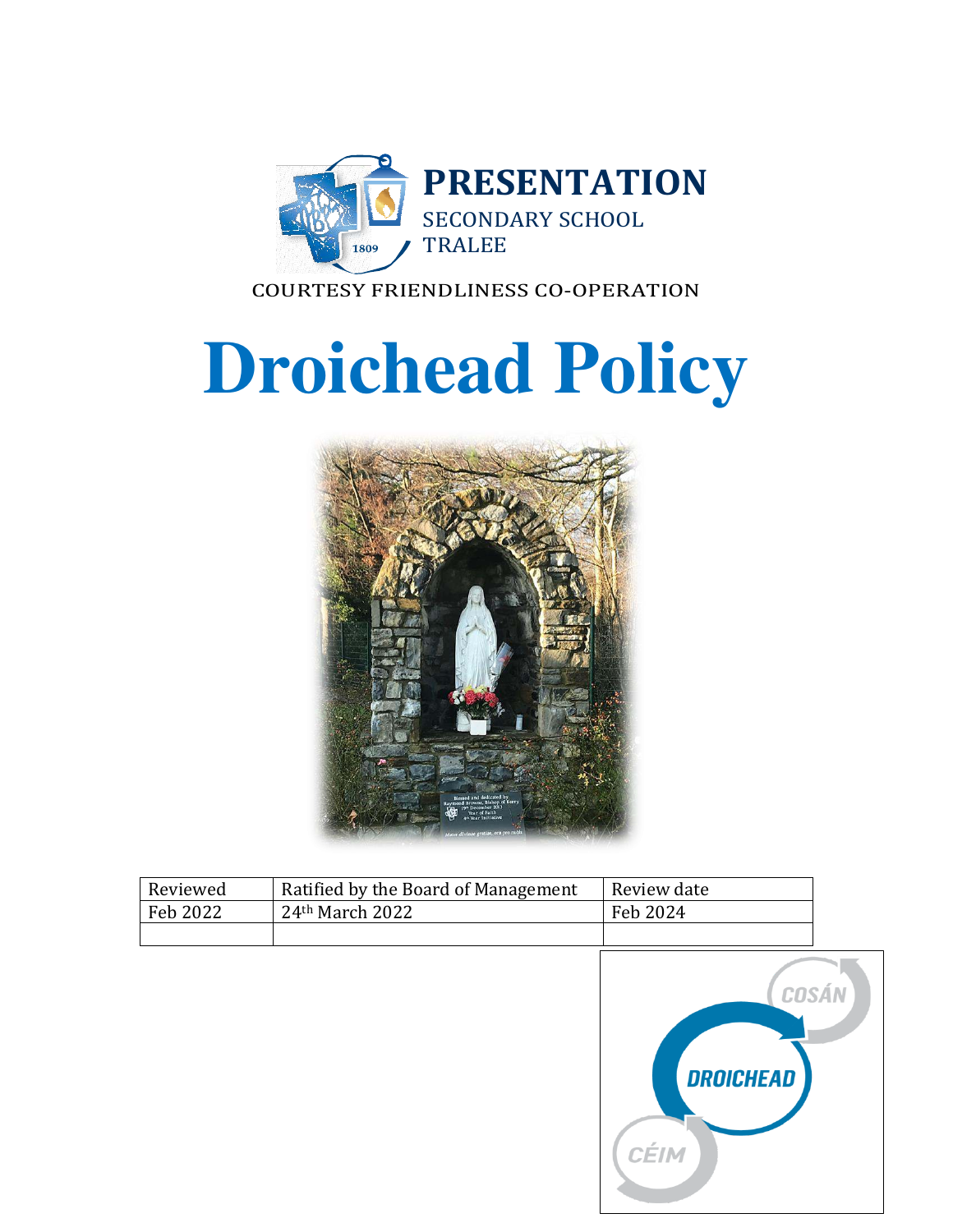# **Mission Statement**

Inspired by the vision of Nano Nagle, Presentation Secondary School, Tralee is a caring, studentcentered learning community comprised of students, their families and staff.

As members of our community, each of us is called to work together to create a supportive, fair, honest and compassionate environment so that our students are equipped and empowered to take their place as valuable members of society.

We work to reach for excellence in our areas of talent and skill while respecting the uniqueness of each person.

# **Purpose**

- To guide the whole school implementation of *Droichead* to support the induction of newly qualified teachers (NQTs)
- To identify the roles and clarify the responsibilities across the school community in support of *Droichead*
- To identify the protocols underpinning the *Droichead* process in the school
- To identify the documents in support of the process

# **Rationale**

In line with the Teaching Council's policy on *Droichead*: The Integrated Professional Induction Framework, March 2017, Presentation Secondary School, Tralee is a school offering *Droichead* as a route of induction for newly qualified teachers (NQTs).

#### **Scope**

This Induction Policy applies to all Newly Qualified Teachers (NQTs) partaking in *Droichead* at Presentation Secondary School, Tralee. It also applies to management and members of the Professional Support Team (PST). This policy was devised and formulated by the school community at Presentation Secondary School, Tralee, inclusive of all stakeholders, staff, parents, students and the Board of Management.

#### **Legal Framework**

This Induction Policy has been informed by the following:

- The Education Act (1998)
- The Education (Welfare) Act 2000
- The Code of Professional Conduct for Teachers (2<sup>nd</sup> Edition) 2012
- *Droichead*: The Integrated Professional Induction Framework 2017
- Teaching Council's Transitionary Arrangements Post-qualification Professional Practice Conditions (see [www.teachingcouncil.ie](http://www.teachingcouncil.ie/) for current publication)
- Post-qualification Professional Practice Procedures and Criteria (see [www.teachingcouncil.ie](http://www.teachingcouncil.ie/) for current publication)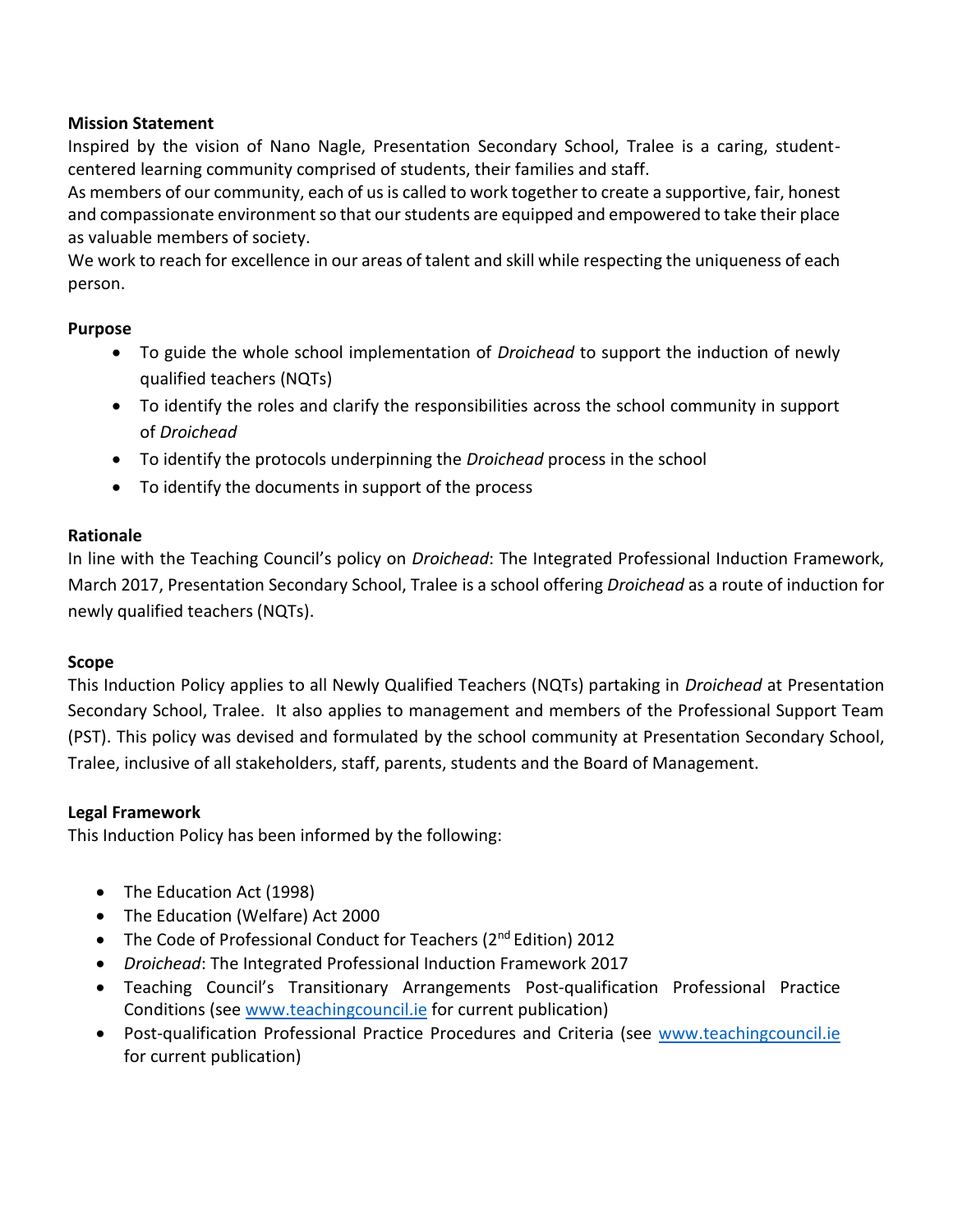- Children First Act 2015 and DES Child Protection Procedures for Primary and Post-Primary Schools 2017
- Safety, Health and Welfare at Work Act 2005
- Looking at our School 2016
- General Data Protection Regulation (GDPR) 2018

#### **Introduction**

The *Droichead* process is an integrated professional induction framework for newly qualified teachers. It recognises the effectiveness of the reconceptualised programmes of initial teacher education and particularly the extended school placement, in the professional preparation of student teachers. It builds on that phase, taking as its starting point the areas for further learning that have been identified by the NQT in collaboration with the HEI as part of the school placement experience. At the same time, it recognises that induction is a distinct phase of the continuum of teacher education, a socialisation process into the teaching profession. This integrated framework includes both school-based and additional professional learning activities to address the needs of teachers as they begin their careers.

The main objective of the *Droichead* process is to support the professional learning of the NQTs during the induction phase, thus laying the foundations for subsequent professional growth and learning for the next phase of their career.

Following the *Droichead* process, a declaration is made by the NQT that he or she is ready to move to the next phase on the continuum of teacher education. A joint declaration is made by the teacher and experienced colleagues, following collective reflection, that through their engagement in *Droichead,* they have participated in a quality teaching and learning process. The Teaching Council then removes the *Droichead* condition from the teacher's registration. The teacher will be fully registered by the Council when all registration conditions (e.g., Irish Language Requirement, qualifications shortfall conditions) have been deemed by the Teaching Council to have been met.

When an NQT is employed in a participating school in an eligible setting (see Policy 1.1.2) and for the minimum period of professional practice (see Policy 1.1.3), they apply for the *Droichead* process via the 'My Registration' portal on [www.teachingcouncil.ie.](http://www.teachingcouncil.ie/) An email confirmation is issued to the NQT from the Teaching Council confirming that they have applied for the *Droichead* process. This record should be retained.

There are two key strands of the *Droichead* process as an integrated induction framework for newly qualified teachers. The first strand is a school-based induction one (Strand A), through which the NQT is supported by experienced colleagues. The second strand is made up of additional professional learning activities (Strand B), which involves attendance at NQT cluster meetings, and one other professional learning activity, related to the needs of the NQT. Typical learning activities might be, for example, participation in a workshop, a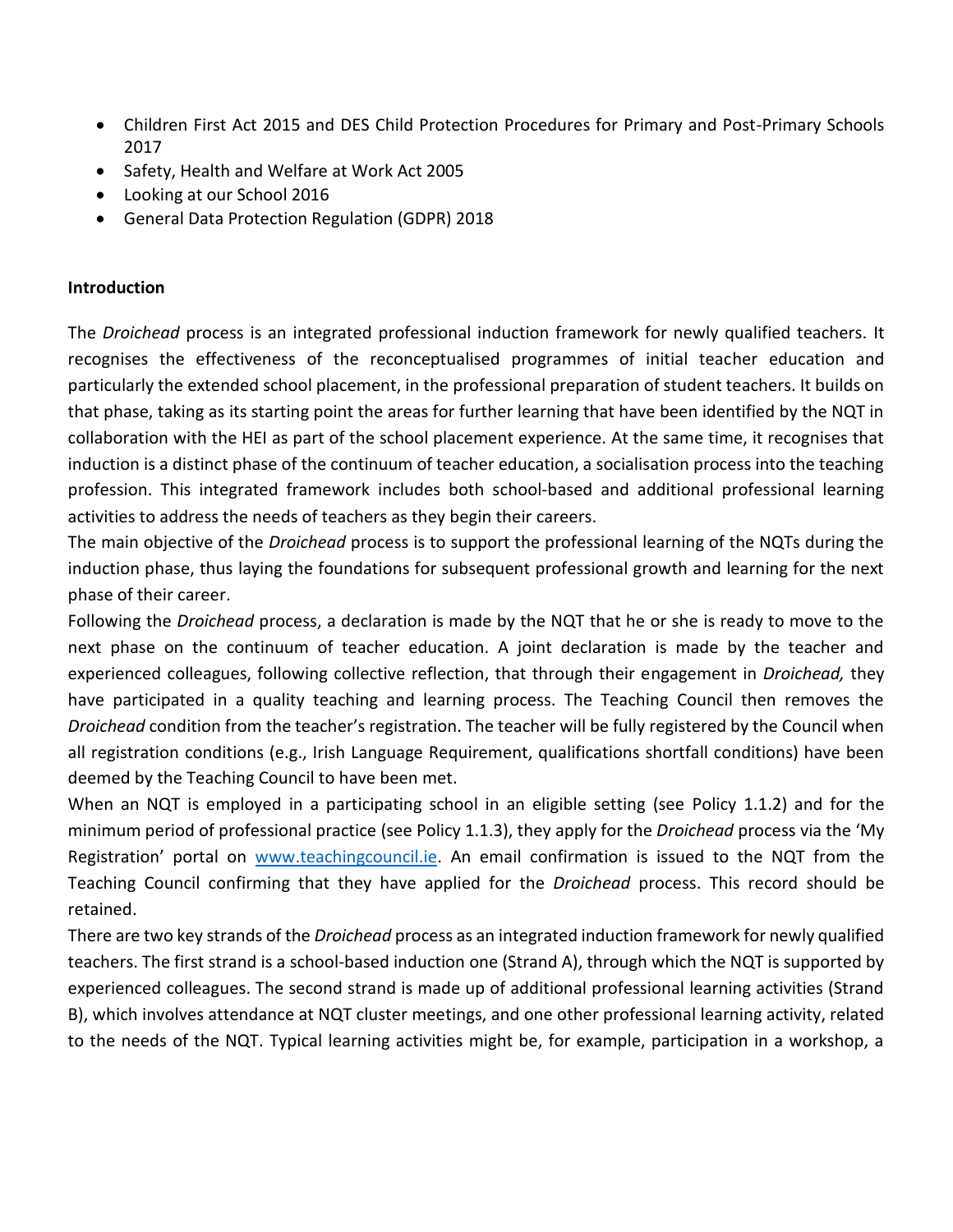meeting of a Teacher Professional Network/subject association, an online/blended learning activity, attendance at a conference, Féilte, etc.

*Droichead*: *The Integrated Professional Induction Framework, March 2017.* For the full *Droichead* Policy and relevant accompanying documentation, please refer to [www.teachingcouncil.ie](http://www.teachingcouncil.ie/)

# **Objectives**

The *Droichead* process is an integrated professional induction framework for NQTs.

The main objective of the *Droichead* process is to support the professional learning of NQTs during the induction phase, thus laying foundations for subsequent professional growth and learning for the next phase of their career.

*Droichead*: *The Integrated Professional Induction Framework,* Teaching Council, March 2017, p.3

The Teaching Council has set out the following standards to support the *Droichead* process, in guiding the NQT, with the PST, in relation to their professional learning and practice. Indicators of good practice in different the context of Presentation Secondary School, Tralee and are included. Through their engagement in the *Droichead* process, the NQT will:

- 1. Have engaged professionally with school-based induction and additional professional learning activities
- 2. Have demonstrated a satisfactory commitment to quality teaching and learning for their pupils/students
- 3. Have demonstrated an ability to engage in reflective practice that supports their professional learning and practice, both individually and collaboratively.

*Droichead*: *The Integrated Professional Induction Framework,* Teaching Council, March 2017, Appendix 1.

# **Protocols**

This policy adheres to the protocols identified in the *Droichead – The Integrated Induction Framework,*  Teaching Council, March 2017*.* This policy is specifically supported by the following sections:

- Professional conversations: p. 5
- Observation: p. 5
- Maintaining records of the *Droichead* process: p. 6
- Concluding the *Droichead* process: p. 7

This policy is part of a suite of documents to support *Droichead* in the school. These documents include:

- *Droichead*: *The Integrated Induction Framework,* Teaching Council, March 2017
- Teaching Council Standards (accompanied by our customised Indicators and Examples of School Context)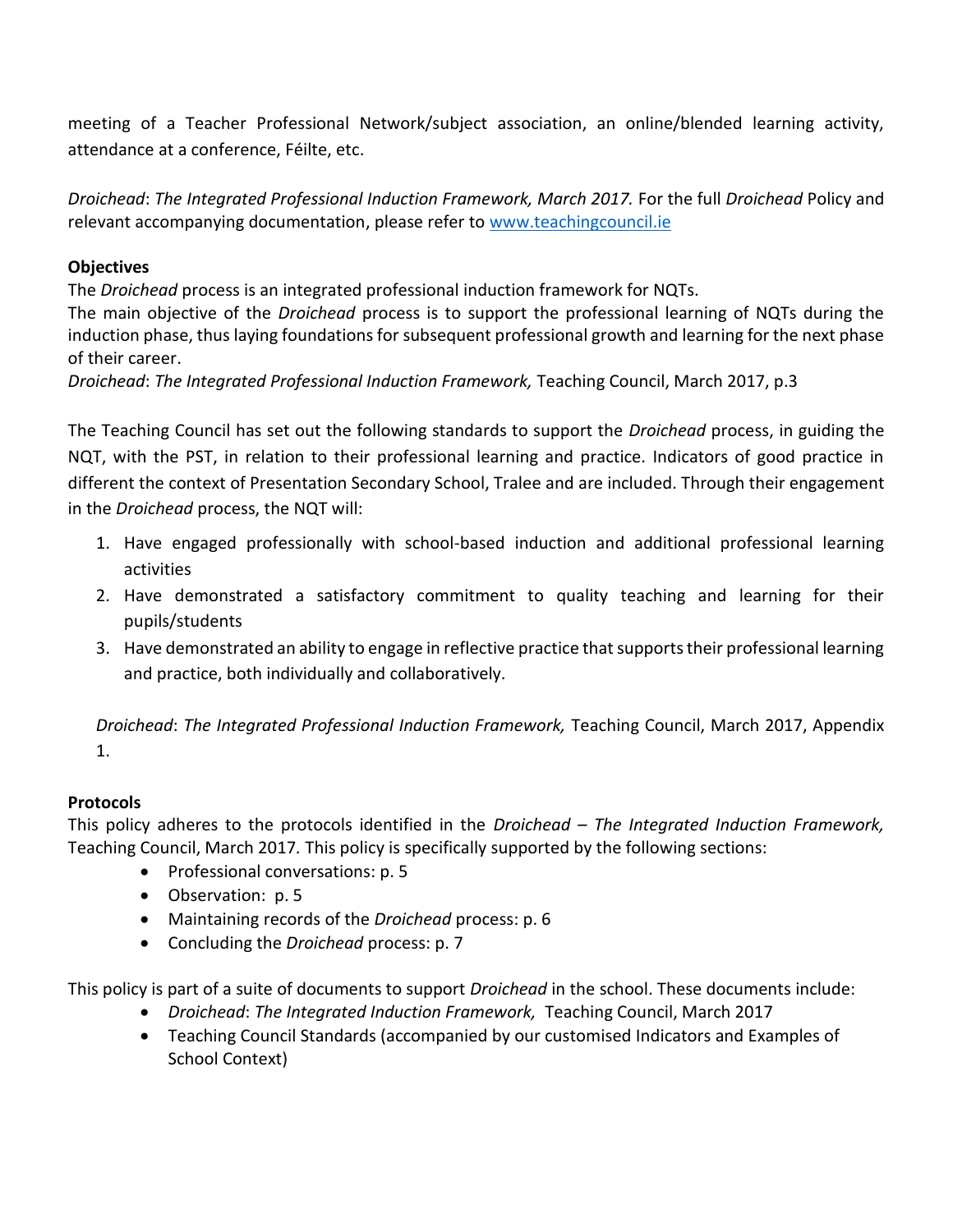- PST Roles and responsibilities
- *Droichead* Outline drafted by the PST and finalised with NQT input
- Needs Analysis/Induction Plan updated regularly in collaboration with NQT

**Settings in which the** *Droichead* **process can take place**  A post-primary teacher will normally undertake the *Droichead* process when employed in a recognised postprimary school. As a general rule, paid employment in a permanent, temporary or substitute capacity is eligible, so long as such employment will afford the teacher the opportunity to meet the minimum duration requirements set out in the *Droichead*, March 2017 policy.

A post-primary teacher may also complete the *Droichead* process where they are employed in one of the following roles:

a) a special school where a proportion of the pupils attending the school are of post-primary age, and where the teacher is teaching a post-primary curricular subject(s) to such pupils, or

b) a Centre for Education where a post-primary curricular subject(s) is being taught.

It should be noted that where NQTs are employed in the above settings via voluntary (unpaid) service or internship schemes such as JobBridge, and similar such schemes that may be commenced in the future, this is not deemed acceptable by the Teaching Council as being suitable for *Droichead*.

*Droichead: The Integrated Professional Induction Framework,* Teaching Council, March 2017, p. 4

# **Duration of professional practice required**

Professional practice includes school placement (10 weeks) during initial teacher education and (ii) postqualification practice. The *Droichead* process which fulfils the post-qualification professional practice requirement, has been modified to take into account the extended school placement during initial teacher education. A post-primary teacher must complete 200 hours' teaching employment in an eligible setting to include the teaching of a post-primary curricular subject(s) to a designated class on the school's timetable, or employment in a learning support, special needs or language support position. The teacher must apply for the *Droichead* process via the 'My Registration' portal on [www.teachingcouncil.ie.](http://www.teachingcouncil.ie/) It should be noted that these are absolute minimum periods of practice. Given that *Droichead* as an induction framework is designed to provide the maximum degree of support, guidance and advice, it is recommended, where an NQT has additional time in his or her school over and above the minimum requirements set out above, that extra time be used to support the *Droichead* process.

*Droichead*: *The Integrated Professional Induction Framework,* Teaching Council, March 2017, p. 4-5.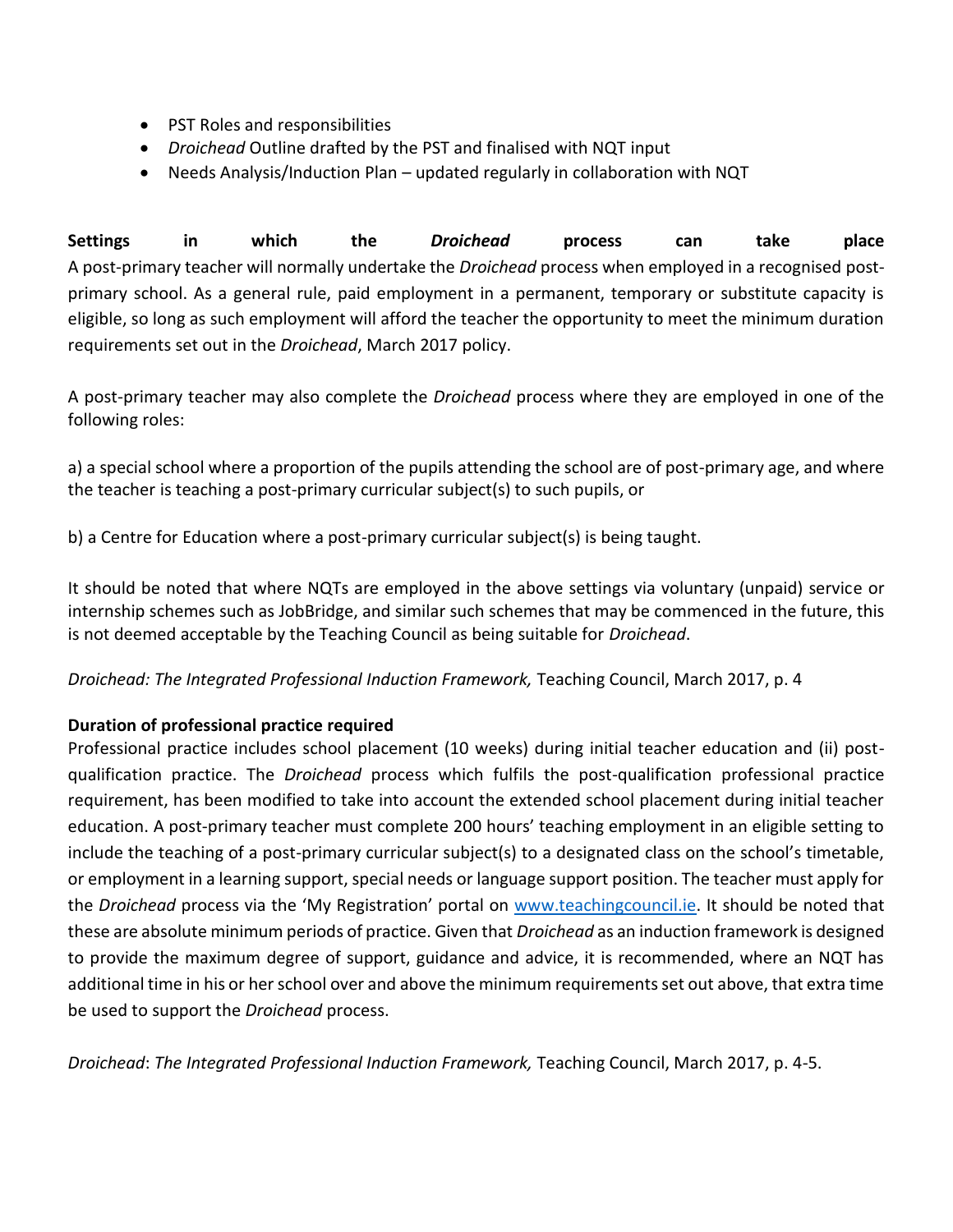#### **Observations**

Observations are also a key feature of *Droichead*. This includes observations by the NQT of more experienced teachers' practice, as well as observation of the NQT's practice by the PST. Both types of observations are arranged in advance, and provide NQTs with opportunities to learn from their fellow professionals. Observations by the PST of the NQT's practice should focus on areas where the NQT feels that they need particular advice, help and support. The NQT should therefore be encouraged to teach in an area where they feel their learning need is greatest. This can then provide the basis for a subsequent professional conversation. It is recommended that there would be at least two of each type of classroom observation (observations by the NQT, and observations of the NQT's practice), and that the exact number, and the classes observed, should be based on discussions between the NQT and the PST.

*Droichead: The Integrated Professional Induction Framework,* Teaching Council, March 2017, p. 5

#### **Taisce – Portfolio-based learning**

Portfolio-based learning is an important process to support the NQT in engaging in these professional conversations. The Council uses the term Taisce, (Irish for treasure trove) to refer to this process of portfoliobased learning. Engaging in the process of portfolio-based learning enables the NQT to reflect on their professional learning in a way that suits them and identify and plan for areas in which they may need further support or guidance.

*Droichead: The Integrated Professional Induction Framework,* Teaching Council, March 2017, p. 5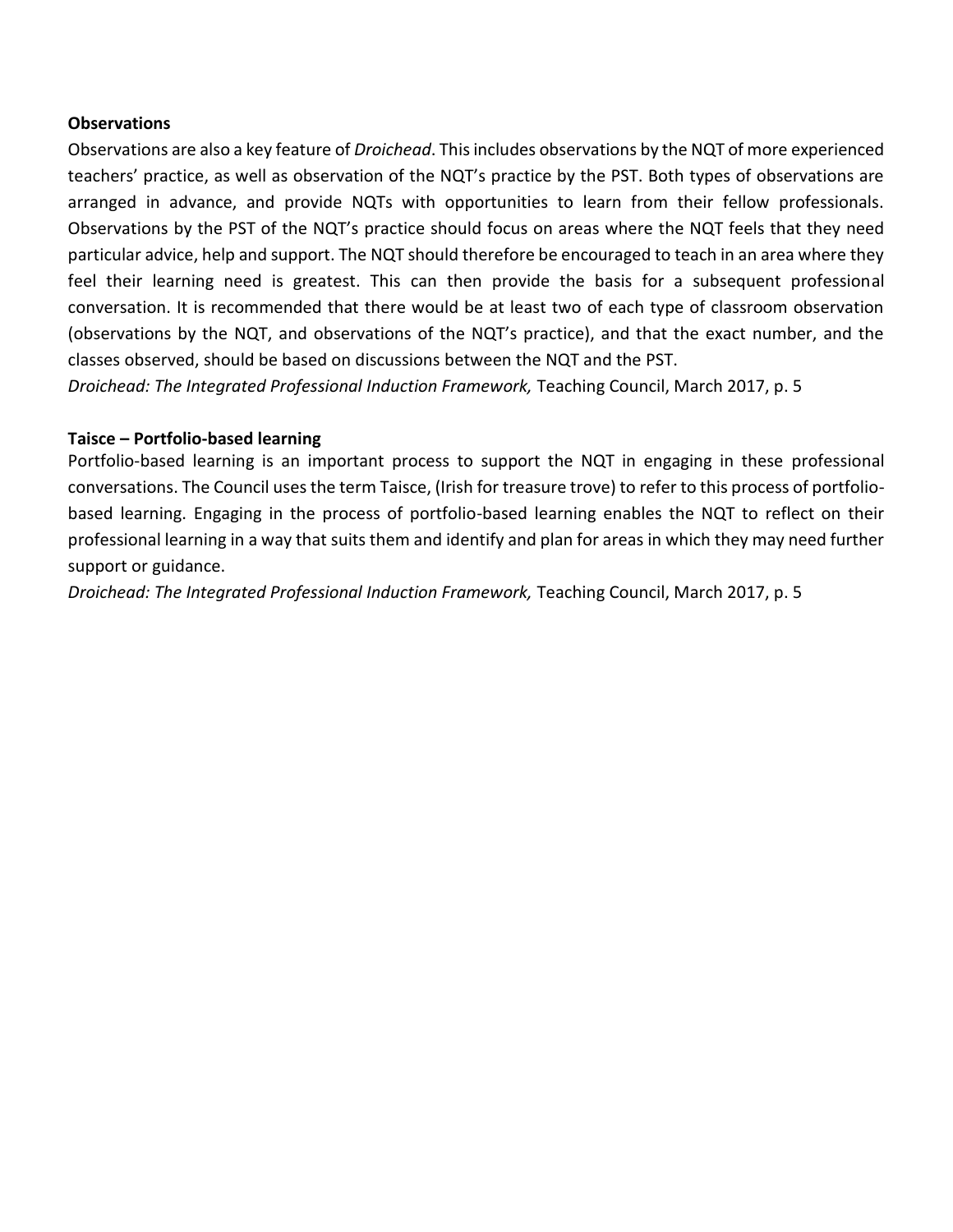# **Role and Responsibilities**

#### **Professional Support Team (PST) Role:**

The PST is a team of fully registered teachers, ideally with five years' experience, which may include the principal, who work collaboratively to support and mentor the NQT during school-based induction, in the first stages of their professional journey. All PST members at Presentation Secondary School, Tralee have completed a programme of professional learning with NIPT, including mentor skill development. Presentation Secondary School, Tralee may form a school PST or an inter-school PST or may invite one external PST member to join the internal school staff.

Supporting a newly qualified teacher during *Droichead* is always a collaborative process, although the roles and responsibilities of PST members may vary in different school contexts, and are therefore agreed before the *Droichead* process commences at Presentation Secondary School, Tralee.

The dual role of the PST is to:

- guide and advise the NQT during school-based induction, in the first stages of their professional journey.
- form a joint declaration with the NQT that they have participated in a quality teaching and learning process.

*Droichead* Policy Teaching Council, March 2017, p.3

#### **PST Responsibilities:**

The responsibilities agreed by the PST at Presentation Secondary School, Tralee are identified in the **Appendix 1** of this policy. The PST's responsibilities are neither exhaustive nor prescriptive and will be reviewed in light of experience. Responsibilities directly relating to support and mentoring relate to all team members while other responsibilities are designated to a named team member. The PST at Presentation Secondary School, Tralee recognise that it is also important that these agreed responsibilities are communicated to the NQT at the earliest opportunity.

In support of a NQT's *Droichead* process, the PST will invite the wider school staff to provide opportunities for…

- Co-planning
- Co-teaching
- Sharing of resources
- Engaging in professional conversations
- Facilitating class observation

The PST at Presentation Secondary School, Tralee will share its role and agreed responsibilities with the NQT at their initial meeting.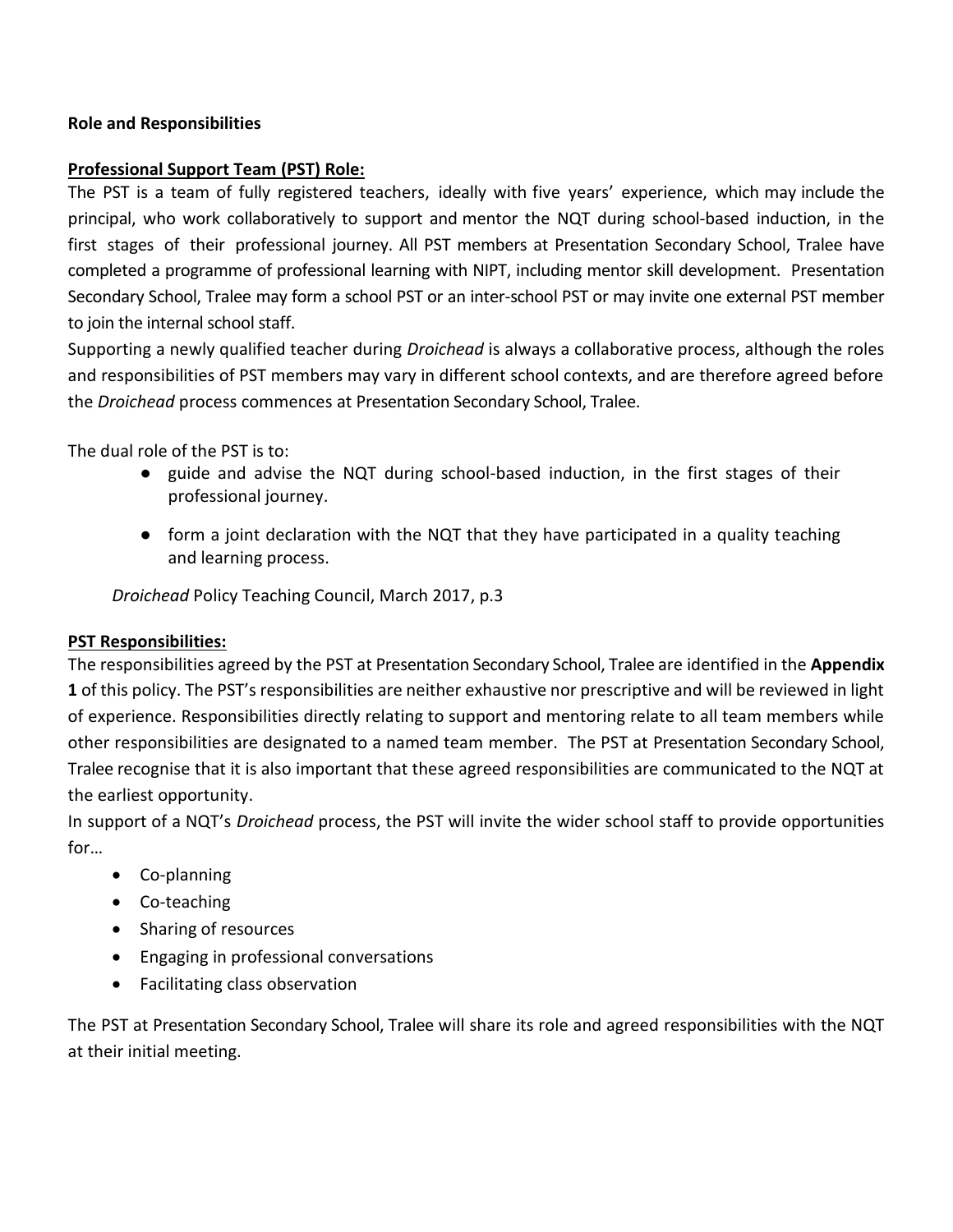# **NQT Role:**

Supporting an NQT through *Droichead* at Presentation Secondary School, Tralee is always a collaborative process. *Droichead* is fundamentally about the NQTs professional journey and the process of their induction. A key part of this process is an NQT's engagement with more experienced colleagues, and reflection on the professional conversations that take place on their own professional learning and practice.

Through their engagement in the *Droichead* process at Presentation Secondary School, Tralee, the NQT will:

- 1. have engaged professionally with school-based induction and additional professional learning activities.
- 2. have shown their professional commitment to quality teaching and learning for their pupils/students.
- 3. have engaged in reflective practice that supports their professional learning and practice, both individually and collaboratively

Based on above, the NQT will sign a joint declaration with the PST, that they have participated in a quality teaching and learning process.

*Droichead* Policy Teaching Council, March 2017.

# **NQT Responsibilities:**

To guide the NQT in their role at Presentation Secondary School, Tralee, some suggested responsibilities are identified in **Appendix 2** of this policy. The PST at Presentation Secondary School, Tralee will share its roles and agreed responsibilities with the NQT at their initial meeting.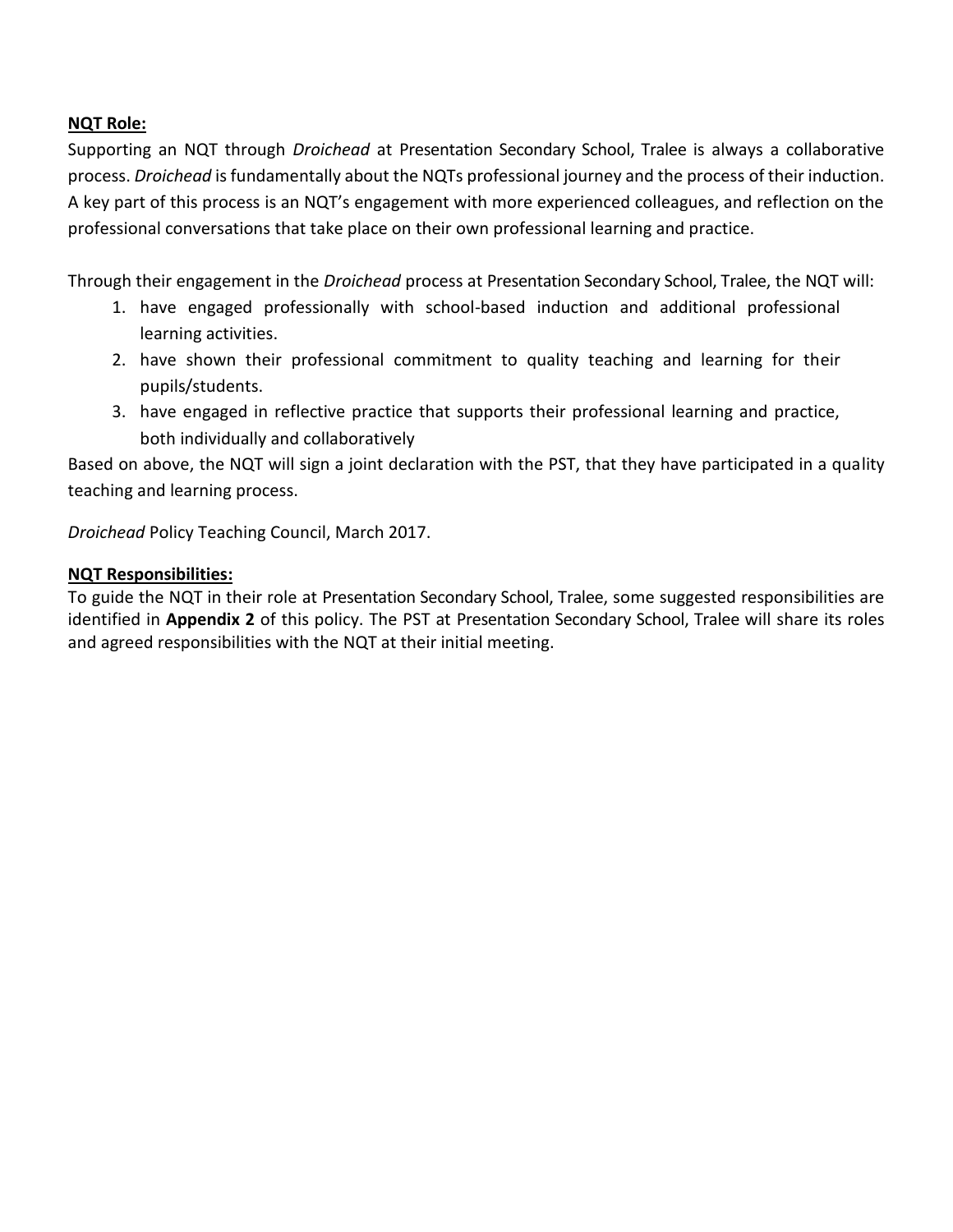#### **Self-Evaluation**

The PST are constantly monitoring and reviewing the supports they provide to NQTs at Presentation Secondary School, Tralee. The PST ensure to align SSE targets at Presentation Secondary School, Tralee with the support on offer to NQTs. A needs analysis takes place at the beginning of the year/at the beginning of the NQT's *Droichead* process. This helps to inform the NQTs *Droichead* Outline Plan and is reviewed regularly. Regular consultation takes place between the participants throughout the year and a review of the *Droichead*  process takes place at the end of the year. The PST annually review the supports on offer, the progress made on goals set previously and any outstanding areas are discussed.

#### **Data Protection**

All data will be kept in accordance with the General Data Protection Regulation (GDPR) and the Data Protection Policy of Presentation Secondary School, Tralee

#### **Related Policies**

- Dignity at Work Policy
- Code of Behaviour Policy
- Special Educational Needs Policy
- Data Protection Policy

#### **Review**

This policy will be subject to regular review in the light of ongoing experiences. The review will be led by the principal in collaboration with members of the PST.

#### **Declaration**

Date Developed: February 2022

Developed by: PST members, including Principal and Deputy Principal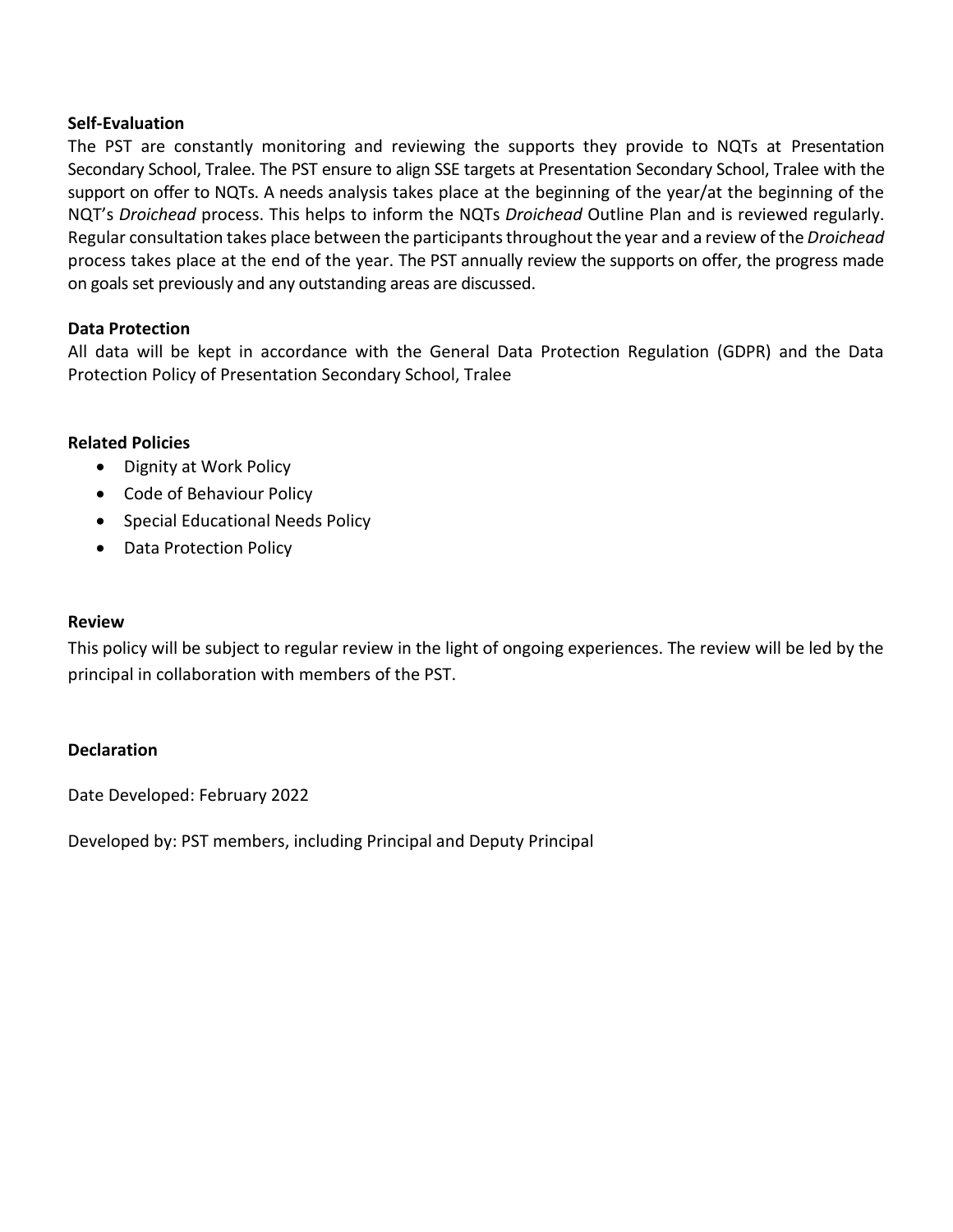# **Appendix 1**

# **PST Responsibilities at Presentation Secondary School, Tralee:**

# *The list is neither exhaustive nor prescriptive.*

To guide a PST in its role, some suggested responsibilities are identified below. While responsibilities relating to support and mentoring relate to all team members, a PST may designate some of the other responsibilities to identified individuals within the team.

- To liaise with the PST members regarding inputs to staff on the *Droichead* process
- To engage in action planning with the NQT in relation to *Droichead* standards
- To co-ordinate the induction plan and activities
- To organise *Droichead* Release Time for induction activities
- To brief school staff, parents and Board of Management on the nature and purpose of the school's involvement in *Droichead*
- To ensure the *Droichead* Outline is current for each NQT
- To provide professional and pedagogical support for the NQT
- To support the PST members and NQT/s
- To outline the PST's role at the initial meeting
- To liaise with other staff members in relation to opportunities for the NQT to visit/observe in their classrooms and work alongside them
- To enable and empower the NQT to seek/source answers to questions
- To brief the NQT on the nature and purpose of the *Droichead* process within the school
- To provide support for planning and preparation for teaching and learning by NQTs
- To establish clear boundaries for the PST/NQT relationship
- To clarify school policies and procedures for the NQT
- To invite teachers to be a member of the school PST
- To attend *Droichead* professional development
- To work in partnership with the NQT in the classroom e.g. observation and discussion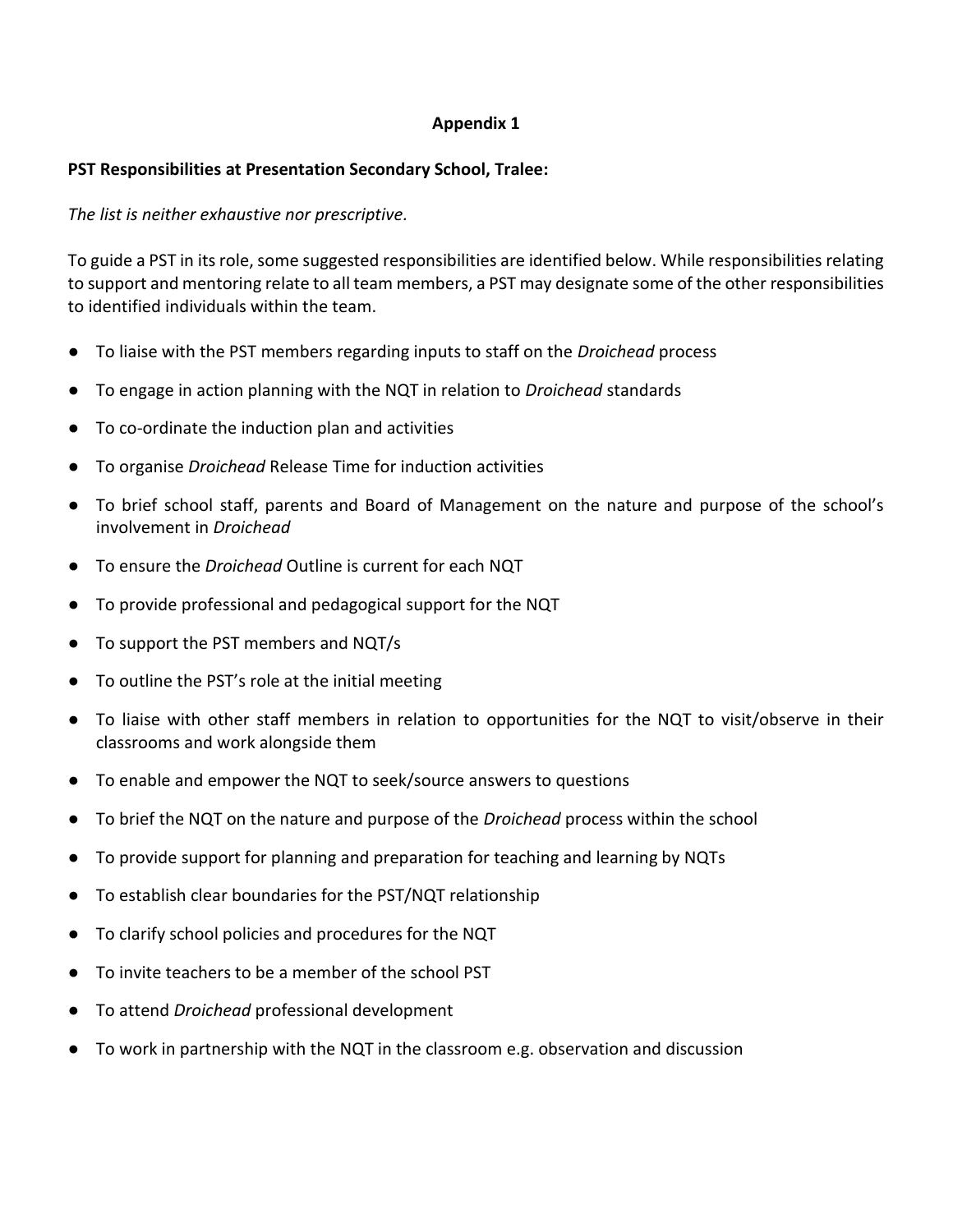- To liaise with the NIPT Associate/RDO
- Where practical, to liaise with other schools in the area for the purposes of observing and sharing practice
- To accept and give feedback in a constructive, open and professional manner
- To co-ordinate the overall *Droichead* process in collaboration with the PST members and the NQT, including communicating meeting schedules and agendas and the co-ordination of *Droichead* Release Time
- To keep records including copies of timetables and substitution records as well as induction plans, as part of the *Droichead* process
- To form a consensus in relation to the joint declaration and sign Form D, if appropriate
- To co-ordinate the conclusion of the *Droichead* process with the NQT and other PST members
- To ensure that the *Droichead* process is carried out appropriately in the school and to develop, monitor and review a whole-school policy on induction

●